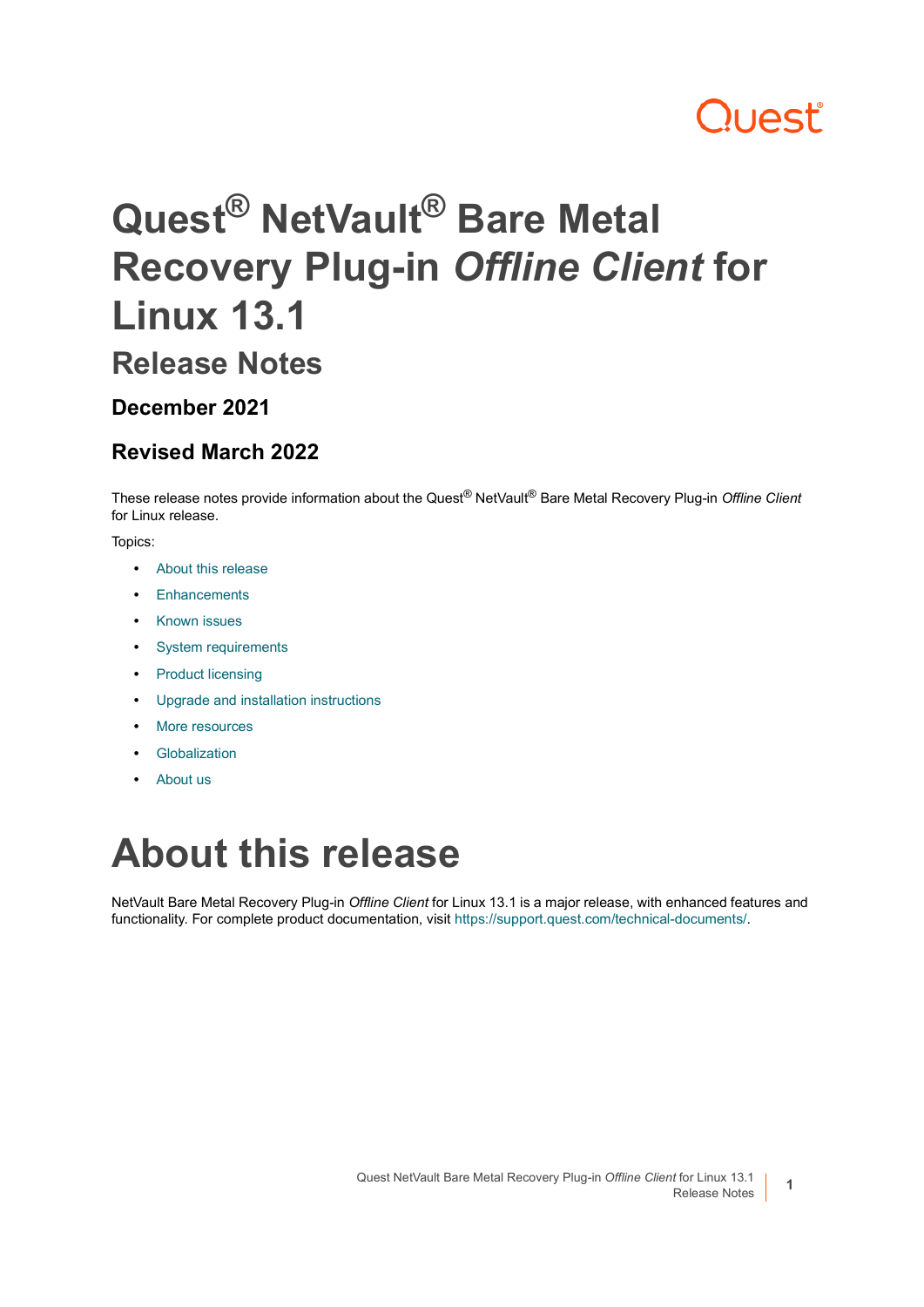## <span id="page-1-2"></span>**Enhancements**

The following is a list of enhancements implemented in NetVault Bare Metal Recovery Plug-in *Offline Client* for Linux 13.1.

**Table 1. General enhancements**

### **Enhancement Issue ID**

Updated the client to use Red Hat Enterprise Linux (RHEL) 8.4 and CentOS 8.4 for the VaultOS DNBMR-1252 component.

## <span id="page-1-0"></span>**Known issues**

The following is a list of issues, including those issues attributed to third-party products, known to exist at the time of release.

**Table 2. General known issues**

| Known issue                                                                                                                                                                                                                                                                                                                                                                                                                                                                                                                                                                                                                                                                                        | <b>Issue ID</b>                         |
|----------------------------------------------------------------------------------------------------------------------------------------------------------------------------------------------------------------------------------------------------------------------------------------------------------------------------------------------------------------------------------------------------------------------------------------------------------------------------------------------------------------------------------------------------------------------------------------------------------------------------------------------------------------------------------------------------|-----------------------------------------|
| <b>Proprietary driver support:</b> Plug-in Offline Client, which is based on Red Hat Enterprise Linux<br>(RHEL) Rescue mode, includes support options that are limited by RHEL. However, you can<br>install drivers on your own RescueCD/RescueUSB device to restore your environment.                                                                                                                                                                                                                                                                                                                                                                                                             | DNBMR-620<br>(17898,<br>VDG-187)        |
| Backing up Dynamic Disks is only supported by using <b>Disk Raw Mode</b> .                                                                                                                                                                                                                                                                                                                                                                                                                                                                                                                                                                                                                         | DNBMR-688<br>(17966)<br><b>VDG-252)</b> |
| Restoring a GPT partition table to a larger disk results in a new partition that is the same<br>size as the original: When a DR image is taken, the partition table is stored with it. At restore<br>time, this partition is written to the new target disk and re-creates the original disk. If you restore<br>to a disk that is larger than the original, the disk is partitioned to match the original size, which<br>can result in unused disk space. For example, if you restore a 100GB image to a 200GB disk, it<br>is partitioned for 100GB and leaves the extra space unused. You can use third-party partitioning<br>tools, such as GNU Parted or PartitionMagic, to correct this issue. | DNBMR-689<br>(17967,<br>VDG-253)        |
| Restarting a machine that was booted using VaultOS intermittently causes a General Protection<br>Fault. If you restart the machine, it should boot normally.                                                                                                                                                                                                                                                                                                                                                                                                                                                                                                                                       | DNBMR-948<br>(24236)                    |
| The plug-in does not support backup and restore jobs that use NetVault SmartDisk as a target.                                                                                                                                                                                                                                                                                                                                                                                                                                                                                                                                                                                                      | <b>DNBMR-1015</b>                       |
| The progress of a backup or restore job is intermittently not displayed in some pages of the<br>NetVault Backup web-based user interface (WebUI).                                                                                                                                                                                                                                                                                                                                                                                                                                                                                                                                                  | <b>DNBMR-1095</b>                       |
| The plug-in does not support RAS devices, including SmartDisk, QoreStor, and DR, as targets.                                                                                                                                                                                                                                                                                                                                                                                                                                                                                                                                                                                                       | <b>DNBMR-1218</b>                       |

## <span id="page-1-1"></span>**System requirements**

Before installing NetVault Bare Metal Recovery Plug-in *Offline Client* for Linux 13.1, ensure that your system meets the requirements outlined in the *Quest NetVault Backup Compatibility Guide* available at <https://support.quest.com/technical-documents/>.

## **Upgrade and compatibility**

For complete supported-platform information, see the *Quest NetVault Backup Compatibility Guide*.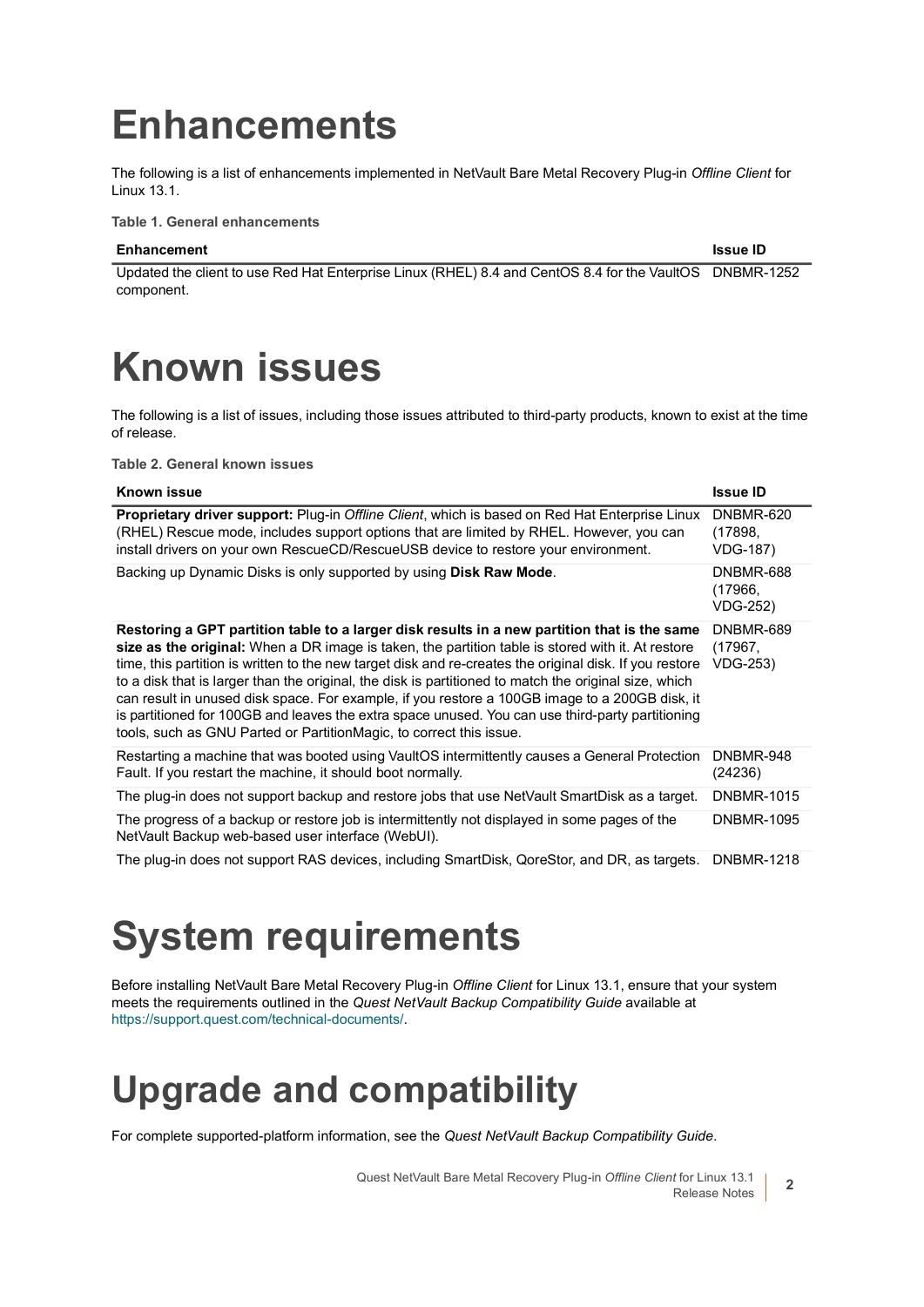# <span id="page-2-0"></span>**Product licensing**

To obtain the license file for your NetVault Server environment, determine the NetVault Machine ID of your main NetVault Server. Also identify the machine IDs of any clients running application plug-ins, such as Oracle, MySQL, PostgreSQL, SQL Server, and Exchange.

You can use the License Management page to install the product license files.

- **•** [Obtaining a machine ID](#page-2-3)
- **•** [Installing a license file](#page-2-4)

## <span id="page-2-3"></span>**Obtaining a machine ID**

- 1 Start the NetVault WebUI.
- 2 In the Navigation pane, click **License Management**.
- 3 In the **Clients Details** list, note the machine ID for the applicable Server or Client entry.

### <span id="page-2-4"></span>**Installing a license file**

- 1 In the **Navigation** pane, click **License Management**.
- 2 On the **License Management** page, click **Install License**.

Because the NetVault WebUI is tied to a specific NetVault Server and all licenses are installed on the NetVault Server, the program automatically installs the license on the correct machine.

- 3 In the **Choose License File/s** dialog box, click **Select a file**, point to the **".dlv"** file that contains the license key, and click **Open**.
- 4 In the dialog box, click **OK** to apply the selected license file.

After the key is applied successfully, a message is displayed.

5 To dismiss the message, click **X**.

## <span id="page-2-1"></span>**Upgrade and installation instructions**

For upgrade and installation instructions, see the *Quest NetVault Bare Metal Recovery Plug-ins User's Guide*.

## <span id="page-2-2"></span>**More resources**

Additional information is available from the following:

- **•** [Online product documentation](https://support.quest.com/technical-documents/)
- **•** [NetVault community](https://www.quest.com/community/products/netvault/)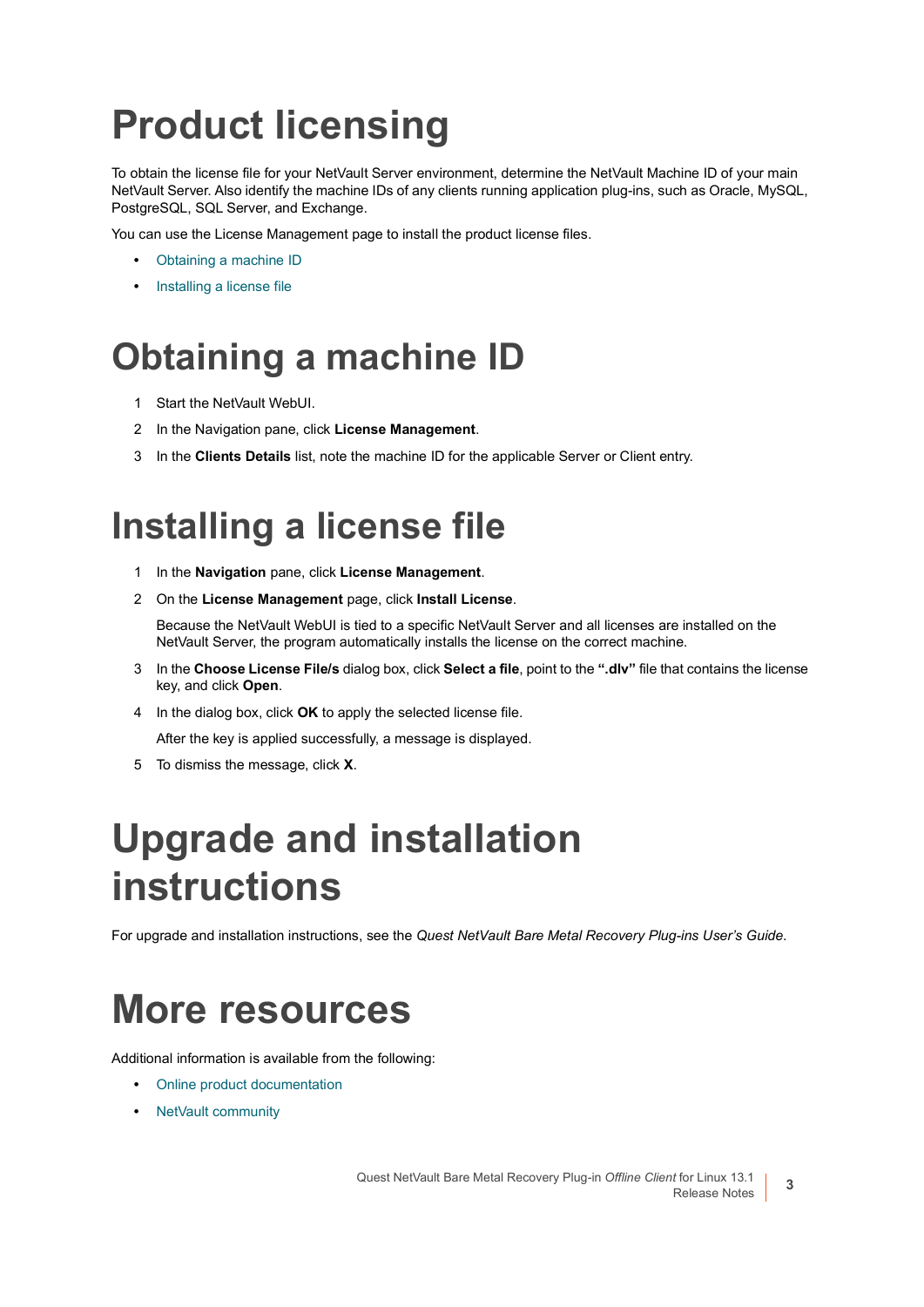# <span id="page-3-0"></span>**Globalization**

This section contains information about installing and operating this product in non-English configurations, such as those needed by customers outside of North America. This section does not replace the materials about supported platforms and configurations found elsewhere in the product documentation.

This release supports any single-byte or multi-byte character set. It supports simultaneous operation with multilingual data. This release is targeted to support operations in the following regions: North America, Western Europe and Latin America, Central and Eastern Europe, Far-East Asia, Japan.

The release is localized to the following languages: Chinese (Simplified), French, German, Japanese, Korean.

## <span id="page-3-1"></span>**About us**

Quest provides software solutions for the rapidly-changing world of enterprise IT. We help simplify the challenges caused by data explosion, cloud expansion, hybrid datacenters, security threats, and regulatory requirements. We are a global provider to 130,000 companies across 100 countries, including 95% of the Fortune 500 and 90% of the Global 1000. Since 1987, we have built a portfolio of solutions that now includes database management, data protection, identity and access management, Microsoft platform management, and unified endpoint management. With Quest, organizations spend less time on IT administration and more time on business innovation. For more information, visit [www.quest.com](https://www.quest.com/company/contact-us.aspx).

## **Technical support resources**

Technical support is available to Quest customers with a valid maintenance contract and customers who have trial versions. You can access the Quest Support Portal at [https://support.quest.com.](https://support.quest.com)

The Support Portal provides self-help tools you can use to solve problems quickly and independently, 24 hours a day, 365 days a year. The Support Portal enables you to:

- **•** Submit and manage a Service Request.
- **•** View Knowledge Base articles.
- **•** Sign up for product notifications.
- **•** Download software and technical documentation.
- **•** View how-to-videos.
- **•** Engage in community discussions.
- **•** Chat with support engineers online.
- **•** View services to assist you with your product.